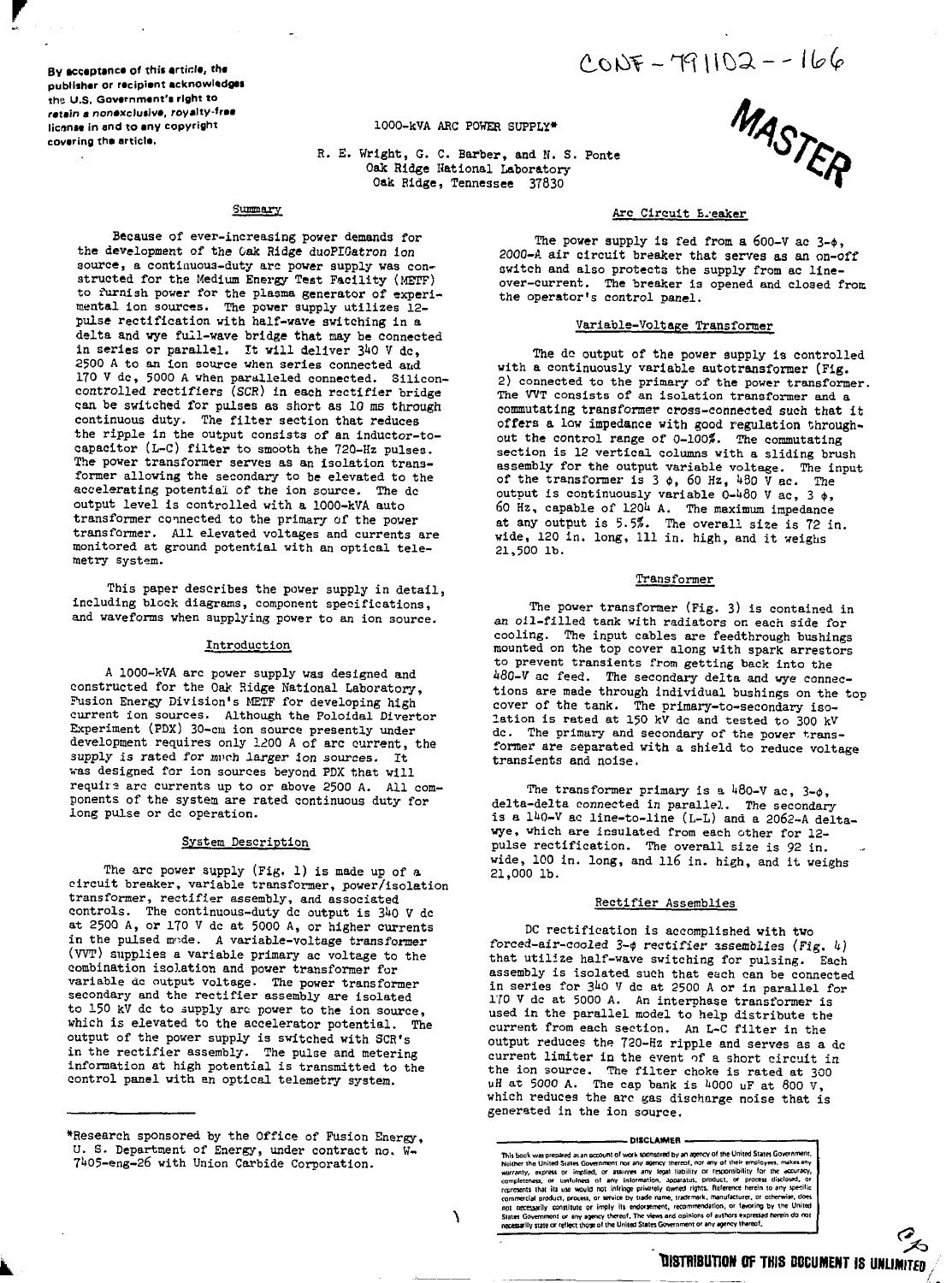### Control System

All control functions are on a single operator panel (Fig. 5) that contains all logic and data signal circuits.

The secondary de voltage and current are displayed with digital panel meters utilizing sample and hold circuits. A 33-ms sample is made on each pulse and is displayed until the next pulse occurs. The sample may be moved along the pulse to make the reading at any point during the pulse. An intensity<br>control identifies where the sample is being made and is displayed on the oscilloscope waveform {Fig. 6). ?or continuous loads on the supply, the digital Meters update every 100 as for continuous reading. The voltage and current measurements that are made at high, potential are transmitted to ground through an optical telemetry system.<sup>1</sup>

A position indicator on the control panel identifies vhere the commutators are on the variable autotransformer. The autotransformer must be at the zero position to energize the 2000-A air circuit breaker. This prevents turning on into unknown arc loads.

Several overload protection features are incorporated into the power supply. The 2000-A air circuit breaker has line overload current transformers (CT) that open the breaker when excessive line currents are sensed. Each secondary line of the power transformer is fused with time-delay fuses for secondary line faults. A variable dc overcurrent control on the





Fig. 3. Power-isolation transformer

operator panel can be set to limit the current to the ion source. When the preset limit is exceeded, the SCP's in the rectifier assemblies are turned off; when the current falls to a safe value, the SCR drive is restored and the pulse continues. An inhibit circuit is sometimes used to lock out the drive for the remainder of the pulse if the operator does not want to continue the pulse. The inhibit system can also be connected to other pover supplies and functions of the ion sourca such as aeeel power supply, decel power supply, and anode 1-anode 2 current ratio. An overtime trip circuit can be controlled from the operating panel to limit the length of a pulse. In the event of some failure in the power supply such that it will not inhibit or turn off, the overtime circuit vill open the 2000-A air circuit breaker after some present time. An external interlock can be connected to gates and doors and will turn off the power supply if interrupted.

The power supply has been in operation for 12 months and has given little or no problems. It is sized such that it vill be capable of supplying arc power for all ion sources under present consideration.

# Reference

1. R. E. Wright, Proc. 7th Symp. on Engineering Problems of Fusion Research, Vol. II, p 1579 (1977).



Fig. 2. Variable voltage transformer